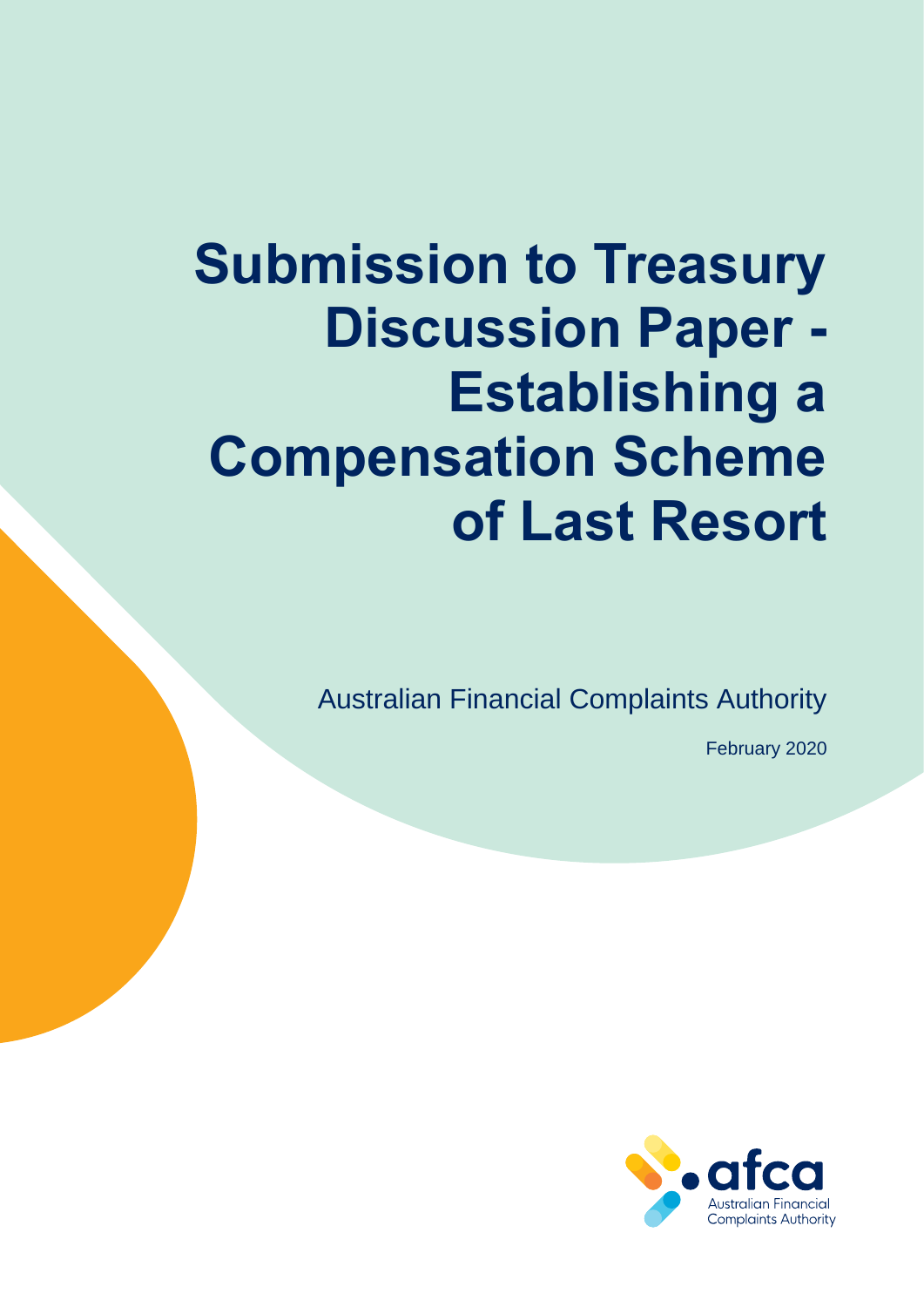# **Contents**

| 1            |                                                                                 |
|--------------|---------------------------------------------------------------------------------|
|              | What is the appropriate coverage for the CSLR, beyond the coverage of           |
| $\mathbf{2}$ |                                                                                 |
|              |                                                                                 |
|              | To what extent should the funding model be based on a firm's ability to pay? 8  |
|              |                                                                                 |
|              | How should the funding model promote sustainability and affordability?9         |
| 3            |                                                                                 |
|              | How should the CSLR balance the interests of consumers and financial firms?  9  |
|              | How should the CSLR manage claims associated with large unexpected              |
|              | How should compensation for legal and professional costs be limited?  10        |
|              | To what extent should the operation of the CSLR be responsive to experience? 10 |
| 4            |                                                                                 |
|              |                                                                                 |
|              |                                                                                 |
|              |                                                                                 |
|              |                                                                                 |
|              |                                                                                 |
|              |                                                                                 |

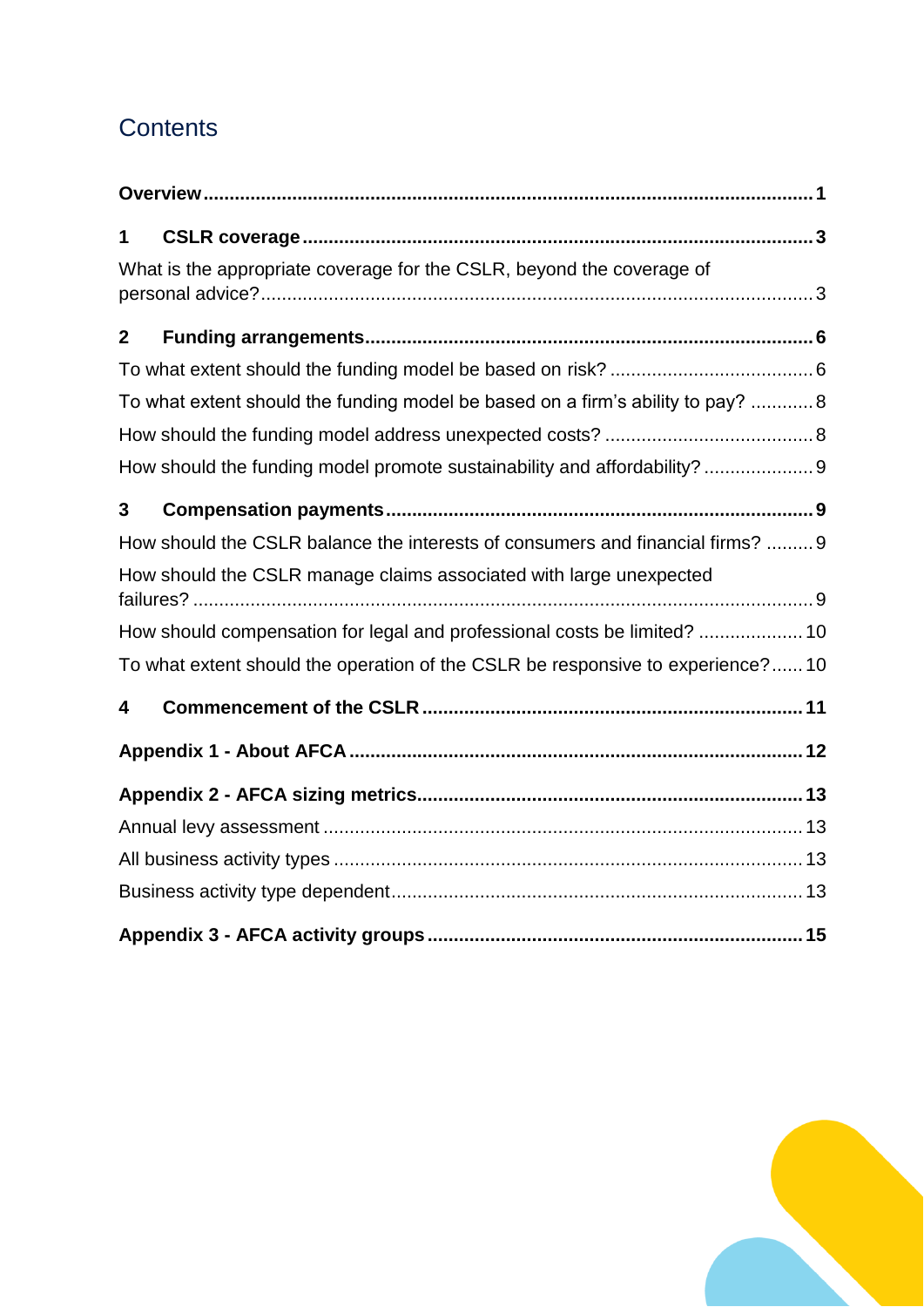## <span id="page-2-0"></span>**Overview**

The Australian Financial Complaints Authority<sup>1</sup> (AFCA) is the independent external dispute resolution (EDR) scheme for the financial sector.

We welcome the opportunity to respond to the Discussion Paper *Implementing Royal Commission Recommendation 7.1 – Establishing a Compensation Scheme of Last Resort* released by Treasury on 20 December 2019.

For many vears, our predecessor ombudsman schemes<sup>2</sup> and more recently AFCA. have advocated and supported the establishment of a compensation scheme of last resort (CSLR) to fill a major gap in protection for consumers of financial services.<sup>3</sup> Our strong support for a CSLR has been influenced by the experience of over 400 people who, since 2010, have suffered financial loss through no fault of their own and, been awarded compensation by the Financial Ombudsman Service (FOS), the Credit Investments Ombudsman (CIO) or AFCA, but have not received any payment because of a financial firm's inability to pay them. This amounts to over \$30 million in unpaid compensation.

The Government has recognised this injustice, and in the May 2019 Federal budget announced its intention to compensate these individuals. We warmly support the Government's grants program for unpaid FOS and CIO determinations which is processing payments to these individuals and will provide them with redress.

The CSLR proposals that are the subject of this consultation should provide the same protection to consumers who have gone through the AFCA process from 1 November 2018, and to consumers who will do so in the future. Without this measure there is a significant gap that will cause considerable hardship to consumers who have done nothing wrong, who have suffered financial loss, and taken appropriate action through AFCA only to have those EDR awards not honoured.

The road to the development of this policy has taken a long time but we commend the leadership shown by the current Government on this important issue.

Consumer confidence in the financial services industry has been badly impacted by unfair treatment, misconduct and uncompensated loss. As was evidenced by both the Ramsay Review<sup>4</sup> and the Financial Services Royal Commission, consumers need to have confidence that if things go wrong, they will be compensated when a decision is made in their favour. Establishing a broad based CSLR that holistically covers the financial services industry without carve outs is an important part of restoring

 $\overline{a}$ <sup>1</sup> Appendix 1 provides a brief overview of AFCA. For comprehensive information about AFCA, see our websit[e www.afca.org.au.](http://www.afca.org.au/)  <sup>2</sup> Financial Ombudsman Service (FOS) and Credit and Investments Ombudsman (CIO).

<sup>3</sup> <http://www.fos.org.au/public/download/?id=53753> [& http://www.fos.org.au/custom/files/docs/fos-response-to-supplementary](http://www.fos.org.au/custom/files/docs/fos-response-to-supplementary-issues-paper.pdf)ssues-paper.pdf

<sup>4</sup> Review into dispute resolution and complaints framework chaired by Professor Ian Ramsay. See [Supplementary Final Report](https://treasury.gov.au/publication/supplementary-final-report) of the review, released on 21 December 2017.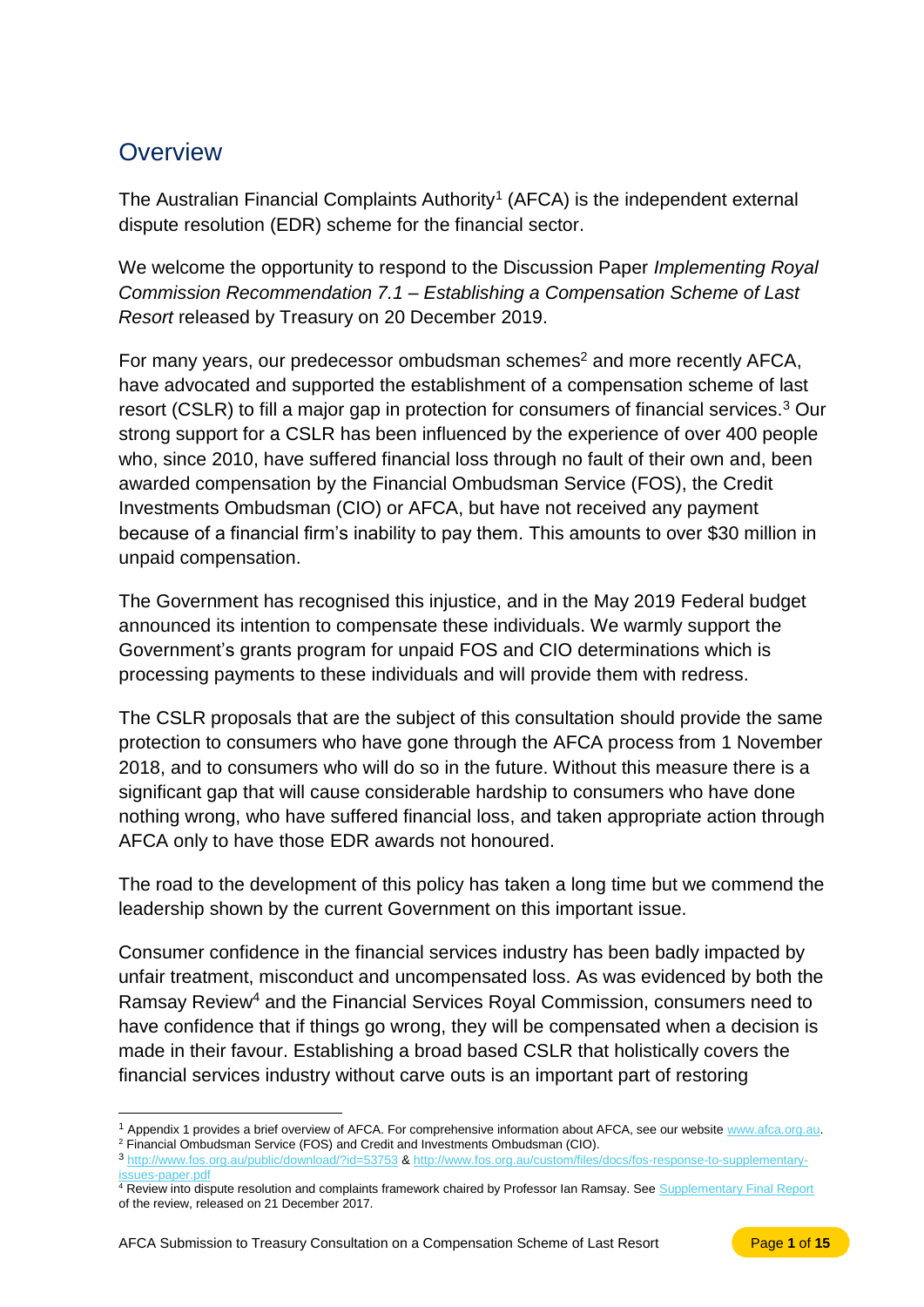consumer trust and confidence in the financial services industry following the Royal Commission. This re-building of trust is in the interests of all financial services firms and all Australians.

As we saw through the case studies presented at the Financial Services Royal Commission, the impact of a financial firm's actions can be devasting on an individual consumer and their family. There is often a big power imbalance between the parties and achieving a fair and just resolution through the Courts is out of the reach of most people. It is for this very reason that the Government established AFCA on 1 November 2018 to provide a one stop shop EDR scheme with a significantly enhanced jurisdiction and increased compensation limits. Over 91,000<sup>5</sup> consumers have now used this service; 81% of their complaints have already been resolved and \$245 million has been obtained in compensation. There is a significant injustice and disillusionment though if a consumer successfully exercises their rights through dispute resolution, but the compensation awarded is not paid. This also significantly undermines the EDR framework.

Consumers deserve more from their relationship with financial firms. Whilst most of the financial services industry is responsible and quickly pays compensation when ordered to do so, this issue, caused by a few participants in the industry, must be addressed urgently. We are pleased to see the Government implement this recommendation of the Royal Commission. This is good policy and will improve the operation of the financial services industry sector as a whole. It will improve trust and confidence which underpins all dealings. This in turn is good for the whole economy.

As stakeholders work through the details required to implement a CSLR we do not underestimate the task and work ahead. However, when things get difficult the key focus should be on the impact of unpaid compensation on consumers and the broader implication this has on trust and confidence in the financial sector.

A CSLR will also enhance the reputation of relevant markets and consumer confidence in EDR, the regulatory system and financial services sector more broadly. We consider that it will also maintain existing incentives for both retail clients and licensees to recognise and manage their risks.

Our submission<sup>6</sup> draws on the experience of AFCA and its predecessor ombudsman schemes – organisations that have handled financial services complaints for more than 25 years.

 $\overline{a}$ 

<sup>5</sup> Figures are for period from 1 November 2018 to 31 January 2020.

<sup>&</sup>lt;sup>6</sup> This submission has been prepared by the staff of AFCA and does not necessarily represent the views of individual directors of AFCA.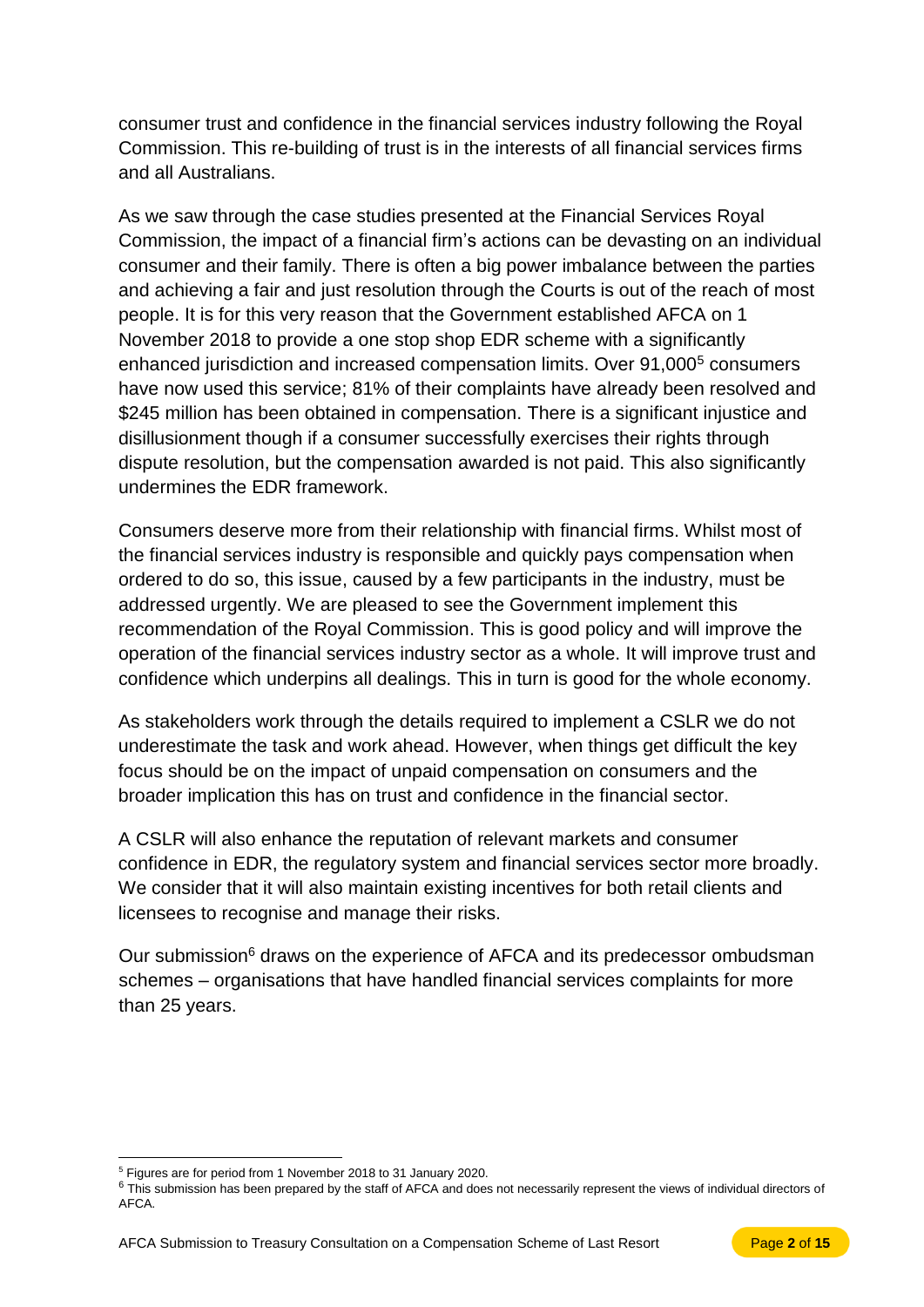# <span id="page-4-0"></span>1 CSLR coverage

## <span id="page-4-1"></span>**What is the appropriate coverage for the CSLR, beyond the coverage of personal advice?**

AFCA strongly supports the 'broad-coverage approach' outlined in the Discussion Paper.

The CSLR should cover unpaid compensation arising from the provision of any financial service and product that comes within AFCA's jurisdiction, in the same way as the Government's grants program for FOS and CIO determinations did so.

In our view, it is essential that the CSLR covers financial firms of all forms of regulated financial services, financial advice or financial products.

If a consumer has been awarded compensation and this has not been paid by the firm due to insolvency, the type of financial service or product it concerns should not be a determining factor as to whether or not the consumer is compensated for their loss. It would raise significant issues of fairness and cause confusion for consumers if certain types of financial services are excluded from the scheme.

While many of the unpaid determinations have arisen from the provision of financial advice that has caused financial loss, the evidence indicates non-compliance with determinations is not limited to financial advice firms. The types of firms who have unpaid determinations extends past financial advisers who provide personal and general financial advice to include; credit providers; managed investment scheme operators; finance brokers; mortgage brokers; securities dealers and derivatives dealers. In our view, all firms are responsible for restoring trust in financial services and ensuring that their EDR obligations are met.

In our view, it is important that the CSLR also covers managed investment schemes (MIS). This is due to:

- the potential for unpaid determinations and consumer detriment to flow from this group;
- the involvement of other financial firms or their subsidiaries in the funding, distribution or other arrangements with MIS, and
- funding contributions to a scheme across the whole 'value chain' would support increased accountability of all participants, including MIS operators.

In our view including MIS and other financial products in the CSLR coverage should also be considered in the context of other relevant regulatory reform that has been implemented, including the recent introduction of ASIC's product intervention powers and unfair contracts legislation which apply to this group.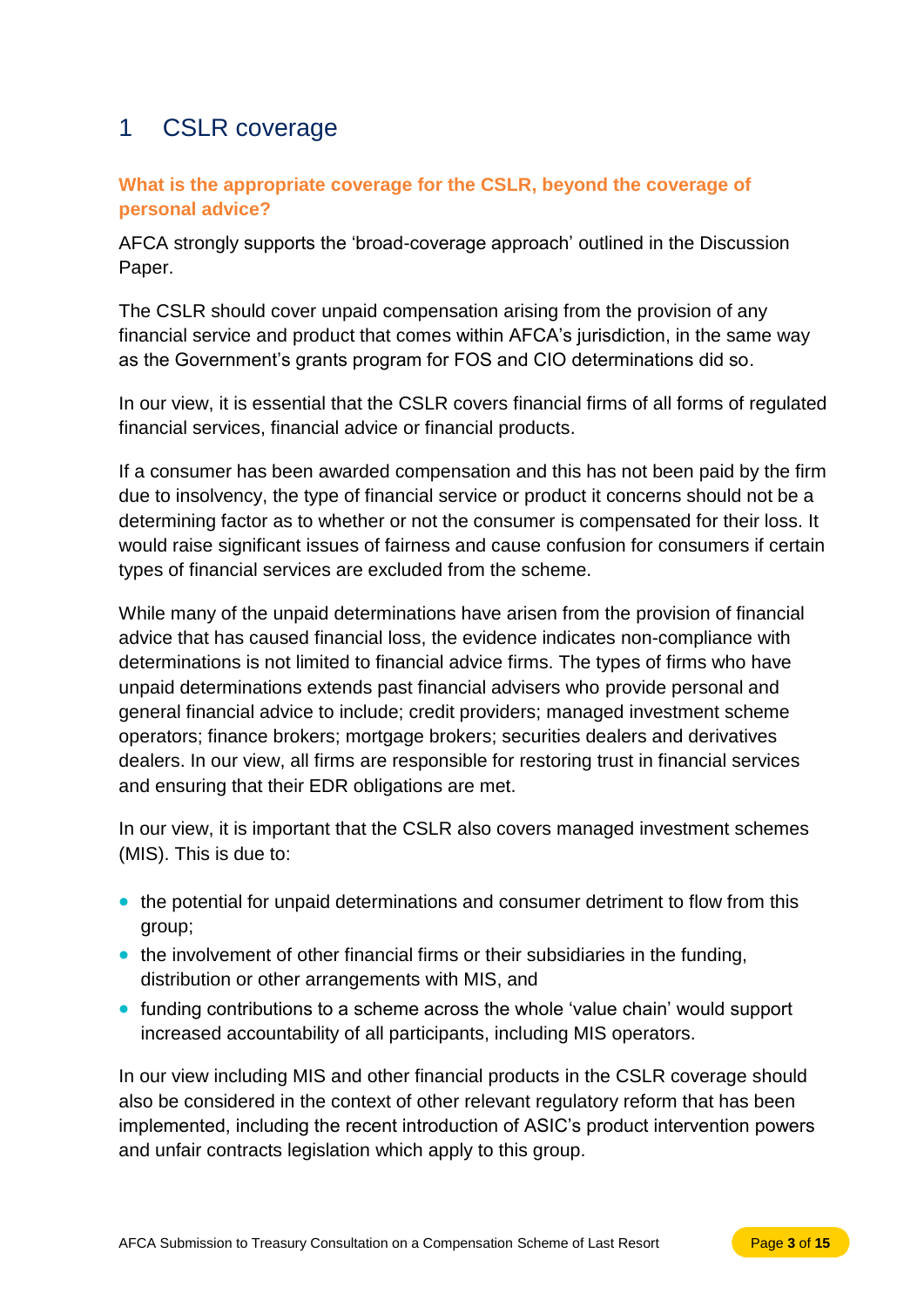As outlined in a range of submissions previously made on establishing a CSLR<sup>7</sup>, the need for a CSLR is separate to considerations of professional indemnity (PI) insurance-coverage and reform. PI covers business risk and is not a consumer compensation mechanism. Notwithstanding any need for further PI reform in relation to how firms meet their legal obligation to have adequate compensation arrangements in place, there is a need for a CSLR to cover loss where PI will not respond. These circumstances include fraud, amounts above PI limits and other situations where PI does not provide coverage or is not available.

We also consider that a broad-based scheme would assist in spreading the funding load across sectors, while including appropriate mechanisms in its funding model to minimise cross subsidisation. The CSLR is of benefit to all the financial services sector as it will help re-build trust in the industry as a whole. Without a broad funding base, the cost could fall heavily on parts of the sector that are least able to fund it. AFCA believes there is significant advantage in keeping the scheme and its administration as simple as possible.

### **Coverage should include all AFCA determinations**

We believe the proposed CSLR should cover all unpaid determinations made by AFCA from 1 November 2018 onwards. This is to ensure there is no gap between the Government's unpaid determinations program (which covers AFCA's predecessor scheme unpaid determinations) and AFCA determinations.

Limited data exists relating to unpaid AFCA determinations given that AFCA only started receiving complaints from 1 November 2018. However, we have already seen several financial firms have their licences cancelled; cease business or enter into insolvency since 2018. Since our commencement there have been more than 40 AFCA determinations awarding compensation to consumers that have not been paid due to the insolvency of the financial firms involved. For this reason, we consider it is critical that CSLR cover any unpaid determinations issued by AFCA from 1 November 2018.

 $\overline{a}$ 

<sup>7</sup> See previous submissions made by FOS to the 2017 Ramsay Review - [http://www.fos.org.au/custom/files/docs/fos-response](http://www.fos.org.au/custom/files/docs/fos-response-to-supplementary-issues-paper.pdf)[to-supplementary-issues-paper.pdf](http://www.fos.org.au/custom/files/docs/fos-response-to-supplementary-issues-paper.pdf) &<http://www.fos.org.au/public/download/?id=53753>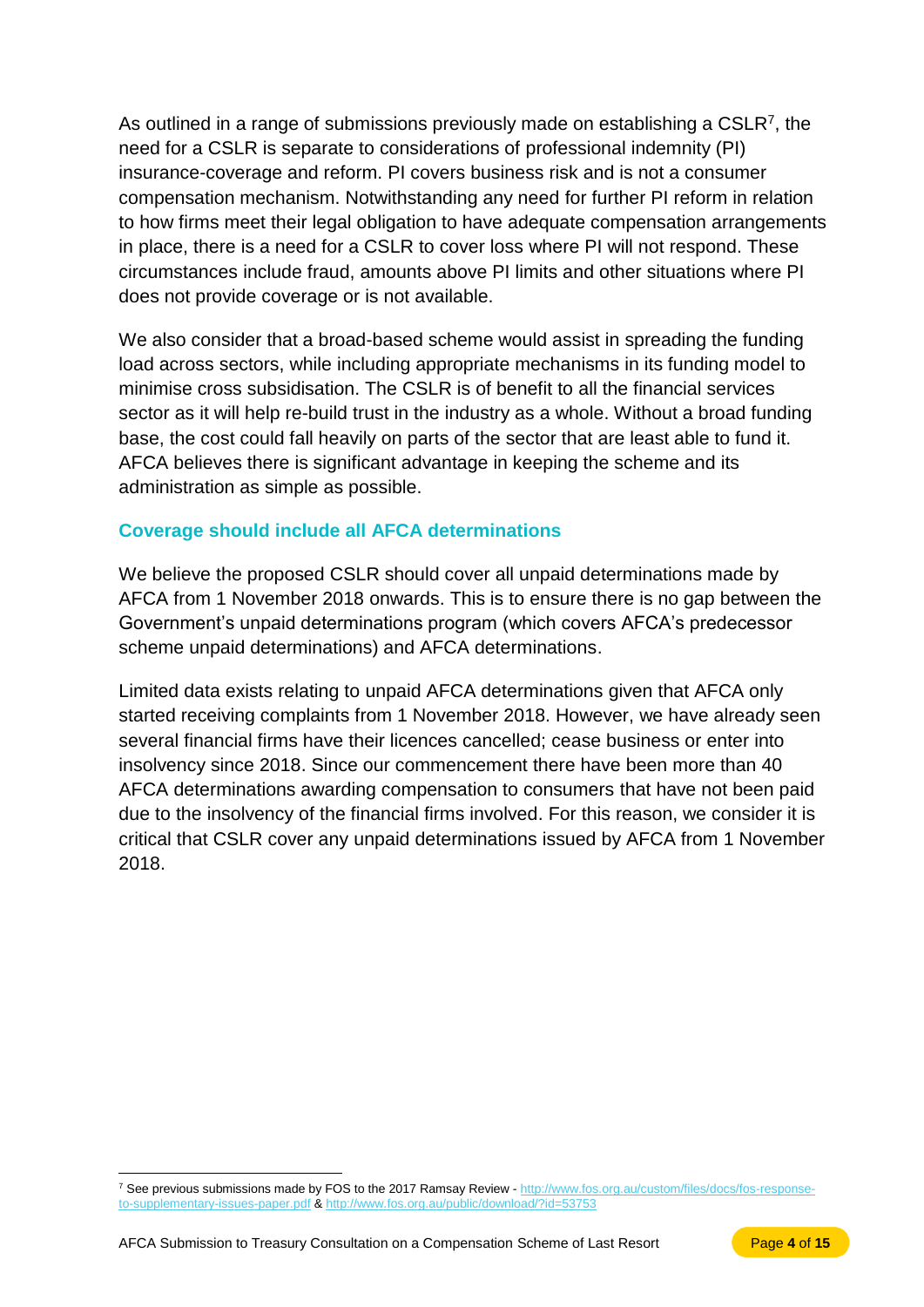## **Coverage of voluntary AFCA members**

There are only a small number of financial firms that are voluntary members of AFCA and we note that these firms are not currently subject to licensing or EDR requirements.

It is important to avoid any change that may discourage voluntary AFCA membership and prevent consumers from accessing no-cost, efficient EDR for redress.

We do consider that there should be further regulatory and licensing reform in a number of sectors that do not currently require an Australian Financial Services License or an Australian Credit License to operate, which is also relevant to whether a firm is a voluntary member of AFCA. This includes regulatory and licencing reform of debt management firms and buy now pay later providers. We acknowledge that in several of these sectors there are firms who currently voluntarily take out AFCA membership. In our view, licensing, IDR, and EDR requirements should be made mandatory in such sectors. Voluntary membership of EDR is not enough to protect consumers as the financial firm can choose to cease membership. Where this occurs, consumers would be excluded from accessing both AFCA and the CSLR and this could cause consumer detriment.

### **Inclusion of court and tribunal decisions should be considered later**

To ensure equity to consumers irrespective of the forum from which they received compensation, AFCA believes the CSLR should eventually cover court and tribunal decisions as well as AFCA determinations. The compensation should be aligned with AFCA's compensation limits. It would be an unnecessary regulatory burden on the CSLR if the compensation limits were different to AFCA's. We see no benefit in having a different limit operating for the CSLR and there is a potential for consumer confusion as to their rights to access the CSLR if different limits existed.

We acknowledge that information about the extent to which court and tribunal decisions involving financial services are unpaid, needs to be gathered and analysed before they are included in the CSLR scheme.

Funding modelling of the impact of including court and tribunal decisions should be undertaken as part of this further work, and consideration needs to be given to how class actions would be dealt with by the CSLR. AFCA does not support the use of CSLR funds being made available to litigation funders.

As this further work is likely to take some time, a decision whether to include court and tribunal decisions should occur after the CSLR is established, so that it does not delay the commencement of the scheme for EDR determinations. We agree with the phased approach of considering this inclusion in the CSLR's first post-implementation review after three years.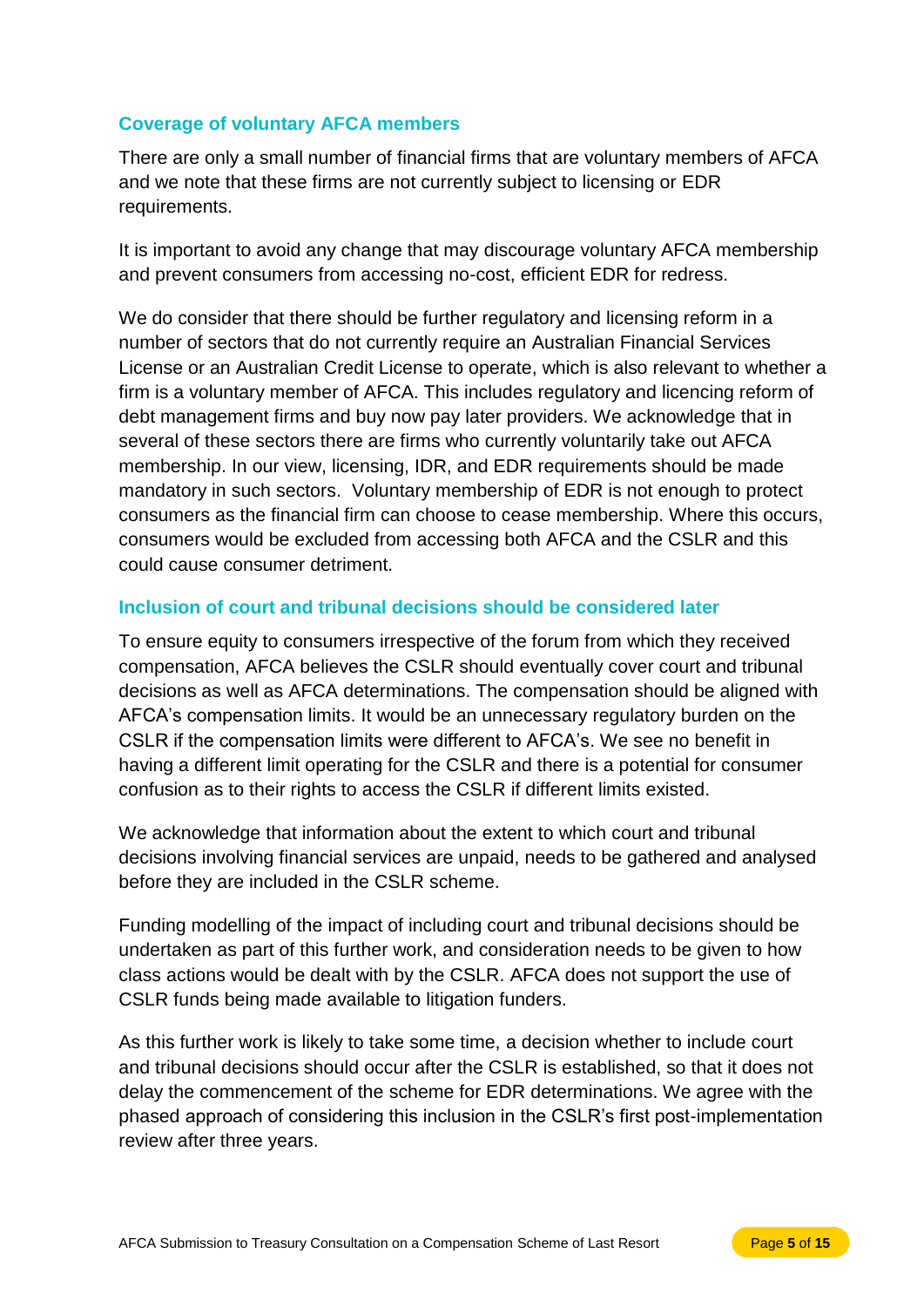# <span id="page-7-0"></span>2 Funding arrangements

AFCA considers that the CSLR should have an equitable broad-based funding model across financial firms, with an activity type (risk based component) and an ability to pay (sizing) component. Complexity in the CSLR funding model should be avoided and there should be appropriate flexibility built into the funding model to enable the CSLR to adjust and adapt funding arrangements to reflect any changing profile in unpaid compensation claims. It is important to keep the regulatory costs to a minimum.

AFCA's predecessor scheme FOS has previously provided high level modelling on how an industry funded model could operate. The modelling showed that if a broad coverage CSLR was implemented, when spread across all providers, both the establishment costs and annual contributions to the scheme's pool of funds and its administration could be kept quite low.<sup>8</sup>

Administrative and cost efficiencies could also be achieved by using existing AFCA systems and administrative infrastructure through a service agreement between the CSLR and AFCA.

Funding arrangements of the CSLR should cover:

- compensation paid by the CSLR;
- the CSLR's administration costs;
- capital costs (for establishing and maintaining an appropriate level of capital funds for future claims payments); and
- AFCA's claim handling costs arising from unpaid determinations against insolvent firms that are referred to the CSLR. Investigating and issuing Determinations on complaints against insolvent firms by AFCA is a CSLR related cost that requires coverage within the overall CSLR funding model.

Initial CSLR funding arrangements will also need to cover the once-off expense of establishing the scheme and covering eligible unpaid determinations issued by AFCA from 1 November 2018 onwards.

## <span id="page-7-1"></span>**To what extent should the funding model be based on risk?**

AFCA considers that the funding model should reflect risk and the type of activity firms are engaged in. This appears to be the most simple and equitable option and would reduce any potential industry cross subsidisation and keep the regulatory costs to a minimum. Obligations to collect and analyse data indicating risk should be kept to a minimum.

 $\overline{a}$ 

<sup>8</sup> <https://www.fos.org.au/public/download/?id=53753>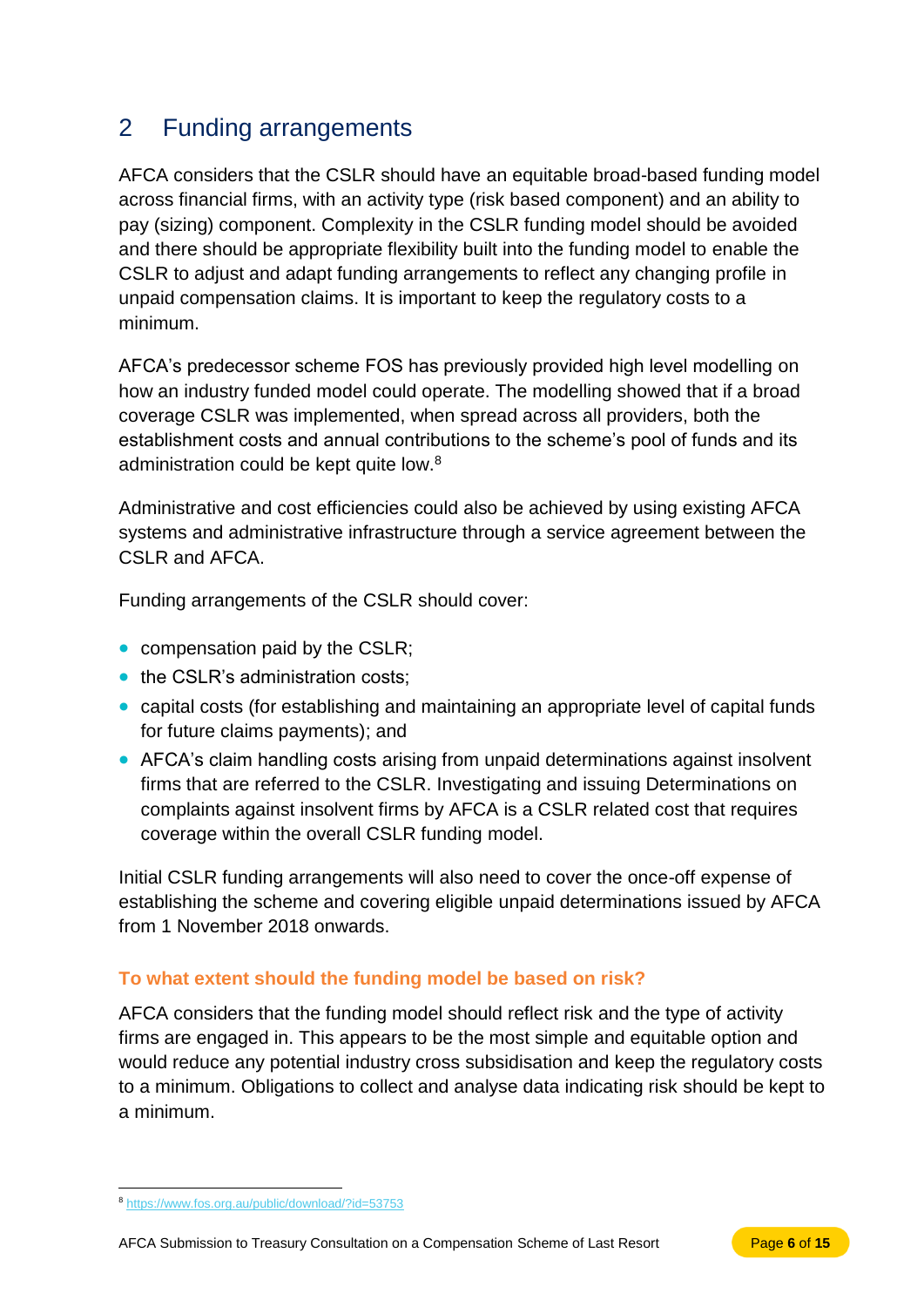We favour an approach where funding is broad based across all licensees in which:

- some cost components, are covered by contributions based on both the size and the risk (determined by activity type) of the firm; and
- other cost components are covered by contributions based on the size of contributing financial firms.

CSLR levy calculations should be based on information for industry sectors or class rather than individual firms, which would also mean that work required and cost to collect and analyse information can be reduced. The CSLR would have an initial risk profile to apply to levy calculations which could change over time. In our view flexibility in funding future proofs to some extent the CSLR and reduces levy volatility.

### **AFCA metrics could be used to measure the size of financial firms**

AFCA uses sizing metrics to classify its financial firm members. Using these metrics, levy cost components based on firm size can be calculated for each of AFCA's five size classes. We consider that these metrics could be leveraged and applied by the CSLR in its levy calculations. AFCA members already provide this data to AFCA annually and using this data would also assist in reducing CSLR administration costs. Appendix 2 contains more information about AFCA sizing metrics.

While this data is self-certified data provided by financial firms to AFCA, targeted validation of data provided could be considered. If there are relatively broad sizing groups applied, this would also minimise any impact of inaccurate data being provided.

#### **AFCA activity groups could be used for the CSLR risk measurement**

A key indicator of the risk presented by a financial firm is its activity type. This is an important factor that should be included in the CSLR's funding model and levy calculations.

AFCA currently collects and uses data relating to the business and activity type of each AFCA member. This information is used to calculate AFCA's membership levy.

We consider that these metrics could also be leveraged and applied by the CSLR in its levy calculations. AFCA members already provide this data to AFCA and using this data would also assist in reducing CSLR administration costs.

AFCA also has detailed information about determinations that have not been paid since 2010. Each of these determinations relates to particular financial services or activities.

When the CSLR is first established, levy cost components based on firm risk can be calculated using historical information about unpaid determinations. Over time, the calculations can use updated data on the number and amount of unpaid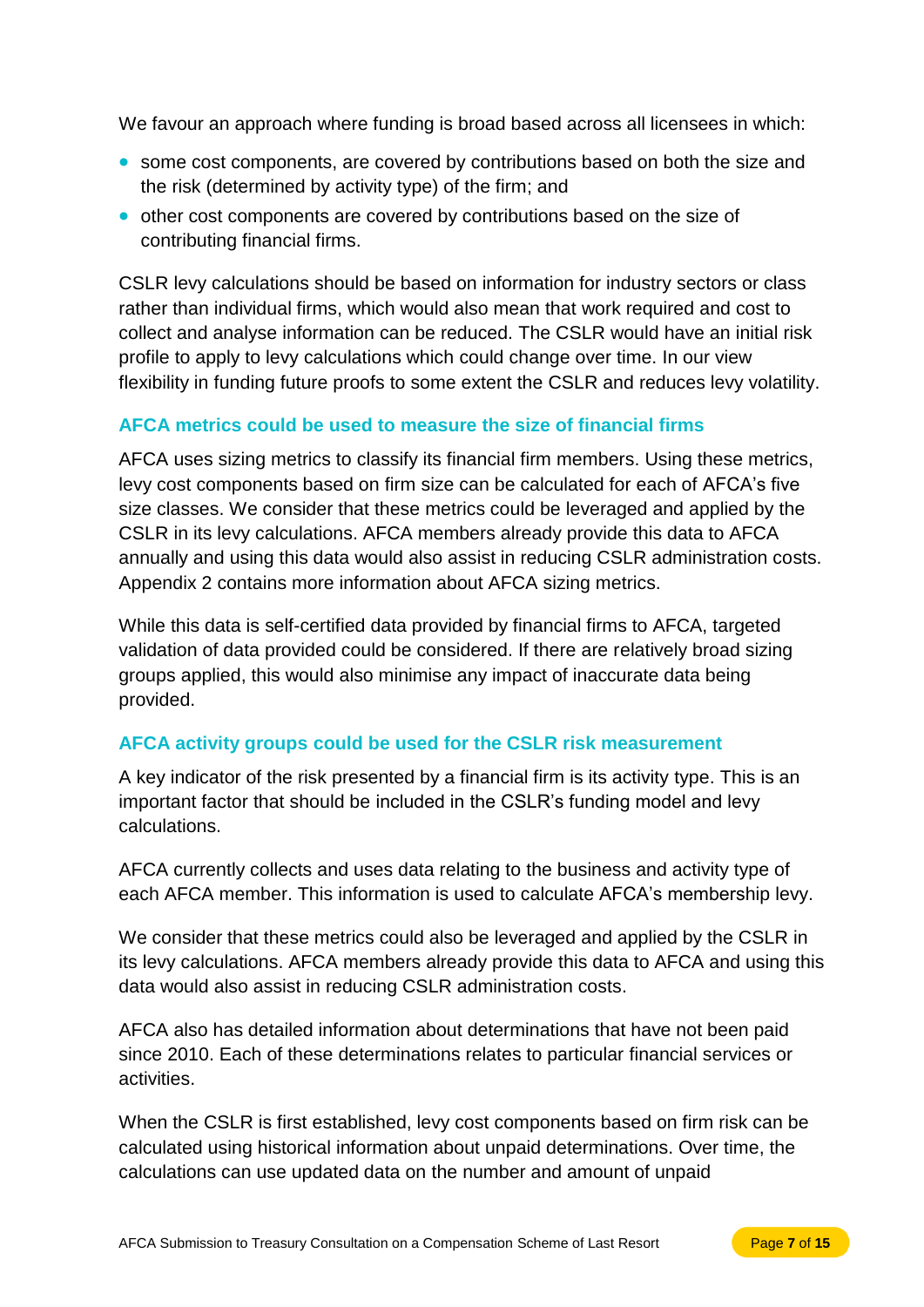determinations relating to particular activities to ensure levies appropriately reflect the risk.

Industry activity (risk rating) should be based on industry class/sector (type of financial services provided), rather than individual firm profile. The industry activity risk rating could be calculated based on historical unpaid determinations by each industry sector. This would enable progressive actuarial rating reviews over time, based on unpaid determination profiles, along with any other relevant factors. To adopt a group – rather than individual – approach to classifying financial firms by their activities, existing AFCA complaints activity groups can be used or aggregated into broader categories. Appendix 3 contains a list of the activity groups AFCA uses.

## <span id="page-9-0"></span>**To what extent should the funding model be based on a firm's ability to pay?**

We consider that the CSLR funding model should take into account a firm's size and ability to pay. This will help ensure the CSLR is funded sustainably and will spread costs more broadly across financial services sectors. Cross subsidisation by industry sectors can be minimised by components of the CSLR levy taking into account a firm's risk and type of activity at a class level.

## <span id="page-9-1"></span>**How should the funding model address unexpected costs?**

Unexpected costs need to be further defined and clarified. However, the Ramsay Review $9$  noted a range of measures that could be used to deal with the potential problem of unexpected costs. They include:

• collecting extra levies;

 $\overline{a}$ 

- including an additional sum in annual levies, to cover any unexpected costs, until an adequate capital base is accumulated; and
- borrowing so that, even with unexpected costs, the scheme can make timely compensation payments.

We agree with the comments on these measures made in the Discussion Paper. We consider that the CSLR should have an appropriate minimum capital base to assist in reducing levy volatility and to provide an adequate buffer for unexpected costs. The CSLR should also have sufficient flexibility to be able to manage its financial risk through a number of means where appropriate and cost-effective, including: borrowing; insurance; payment of claims by instalments and the ability to apply additional levies where required.

Given the level of unpaid determinations in recent years, we consider a minimum capital base of between \$10-15 million should be established by the CSLR. Any additional capital base amount should be determined by the CSLR through regular actuarial modelling of claims. The amount of the minimum capital base required as

<sup>9</sup> Review into dispute resolution and complaints framework chaired by Professor Ian Ramsay. See Supplementary Final [Report](https://treasury.gov.au/publication/supplementary-final-report) of the review, released on 21 December 2017.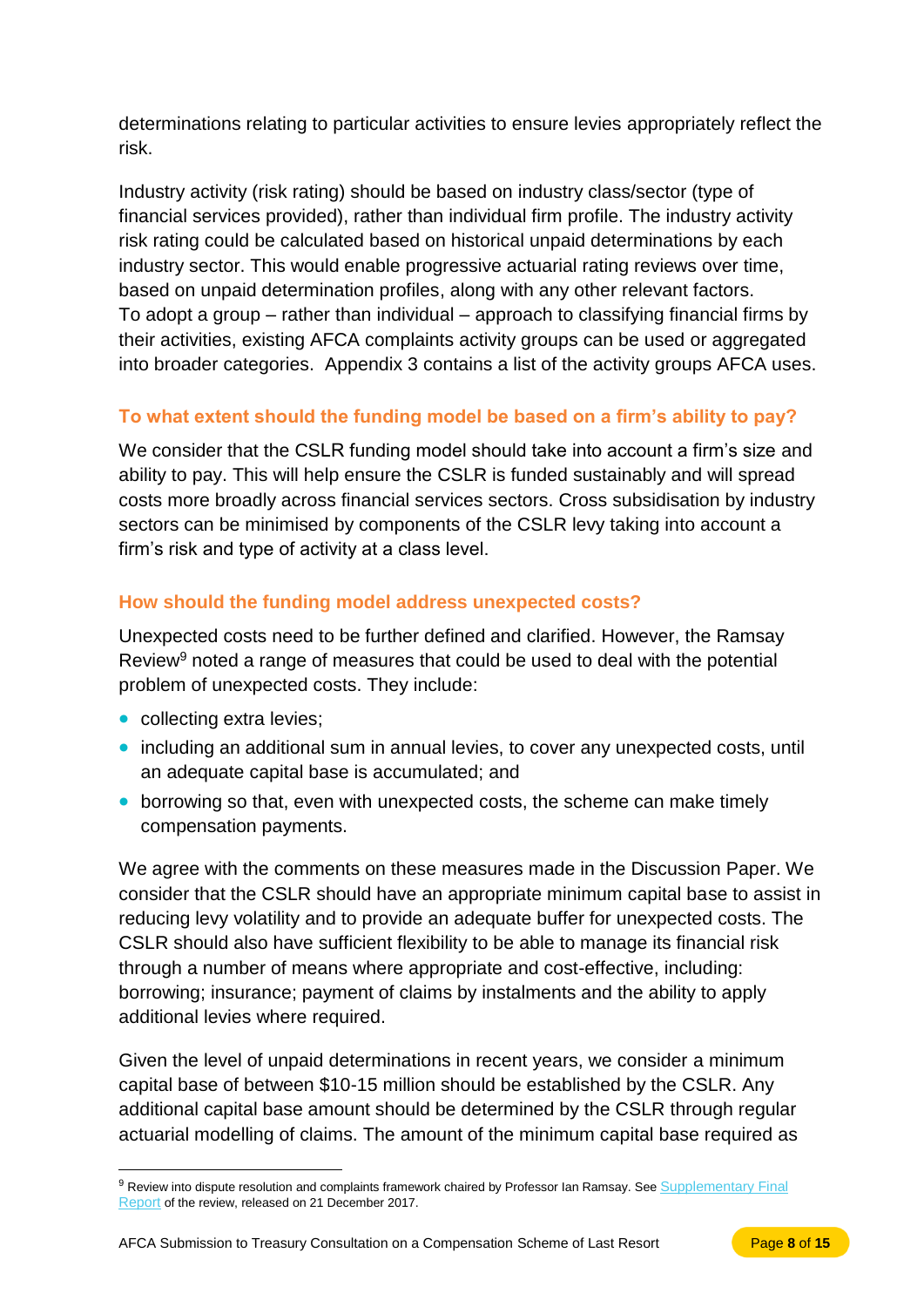part of establishing CSLR should also take into account current unpaid determinations data from AFCA since 1 November 2018 up to the CSLR being established.

In relation to a capital base we consider that an appropriate capital base would ensure that levy volatility as a result of any significant event is reduced for industry. This provides greater certainty for industry and means it would be simpler and more cost effective to administer the scheme. We would expect that a reduction in CSLR claims would result in reduced levies in future.

All of the above measures will, in our view, ensure that the CLSR operates efficiently.

### <span id="page-10-0"></span>**How should the funding model promote sustainability and affordability?**

AFCA notes the option of capping the annual levies that financial firms can be required to pay as described on page 14 of the Discussion Paper. AFCA does not oppose this option. However, input from industry on this and other funding components will be very important.

# <span id="page-10-1"></span>3 Compensation payments

### <span id="page-10-2"></span>**How should the CSLR balance the interests of consumers and financial firms?**

AFCA's claim limits and compensation caps were set in 2018. We support aligning the CSLR claim limits with compensation caps with AFCA's limits and caps.

Our claim limits and compensation caps are specified in the AFCA Rules<sup>10</sup>. The rules require these figures to be adjusted through indexation regularly and also allow additional increases to be made.

If the AFCA compensation caps are adopted, we suggest similar indexation requirements should also be adopted. The CSLR could provide for any additional increases to the AFCA compensation caps to apply either automatically or if the scheme decides they should apply.

## <span id="page-10-3"></span>**How should the CSLR manage claims associated with large unexpected failures?**

On pages 16-17, the Discussion Paper describes measures to deal with events resulting in large uncompensated losses. We believe these measures are appropriate and could be put in place for cases where payments could exceed a clearly defined threshold.

 $\overline{a}$ <sup>10</sup> See [AFCA Rules,](https://www.afca.org.au/about-afca/rules-and-guidelines/) especially Rule D.4.3.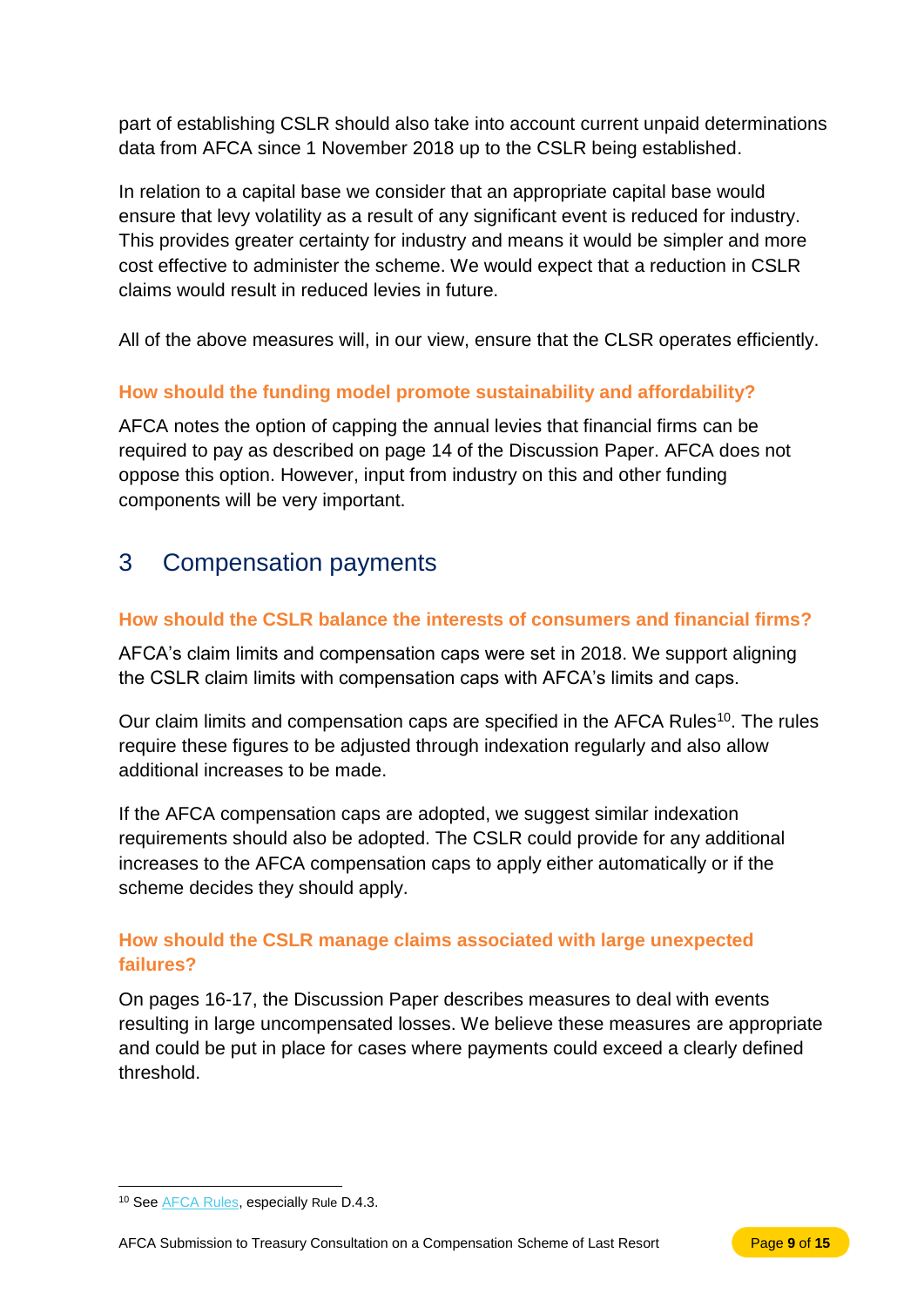The CSLR should be able to spread compensation payments over a reasonable period. We suggest up to three years would be a reasonable period. Where the CSLR decides to spread payments, consumers experiencing financial hardship or special circumstances such as terminal illness, should be able to apply for earlier payments and the CSLR should have discretion to make payments earlier in this situation. This should ensure that consumers are treated equitably in their access to the scheme.

We consider that a cap on total compensation payments resulting from a single significant event could be an option, to ensure the CSLR remains sustainable and its funding is appropriately scaled to such claims.

We do consider that further actuarial modelling should be conducted to consider any appropriate cap level, both as part of CSLR establishment and at regular intervals after establishment. If a cap was put in place, it should be set at a reasonable level, so it does not discount or reduce claim payments to consumers who have been awarded compensation and should receive payment of their claim.

Consideration should be given to providing the CSLR with discretion to determine any cap level between minimum and maximum amounts.

## <span id="page-11-0"></span>**How should compensation for legal and professional costs be limited?**

We suggest that compensation for legal and professional costs paid by the CSLR should be aligned with AFCA's professional cost limits. Under AFCA's Rules, unless there are special circumstances, a limit of \$5,000 on such costs applies per complaint – regardless of the number of claims or issues raised or the types of costs incurred.<sup>11</sup> In our experience we rarely award costs at that level.

The CSLR will pay compensation as awarded in the determination issued by AFCA. For this reason, there is no need to have a different approach to compensation for legal and professional costs. Again, we see no benefit in having a different limit operating for the CSLR and would be concerned about consumer confusion.

## <span id="page-11-1"></span>**To what extent should the operation of the CSLR be responsive to experience?**

The Discussion Paper notes on page 18 that, as a new scheme, the CSLR will need flexibility and will need the capacity to respond quickly to experience and developments.

As an industry-based scheme, we consider that the CSLR should have legislative underpinning, but with appropriate flexibility pursuant to its governing constitution, Rules and any regulatory guidance to respond and adapt to changes. This would be more consistent with the AFCA regulatory model, including ASIC oversight.

 $\overline{a}$ <sup>11</sup> See Operational Guidelines effective 1 October 2019, pages 187-189.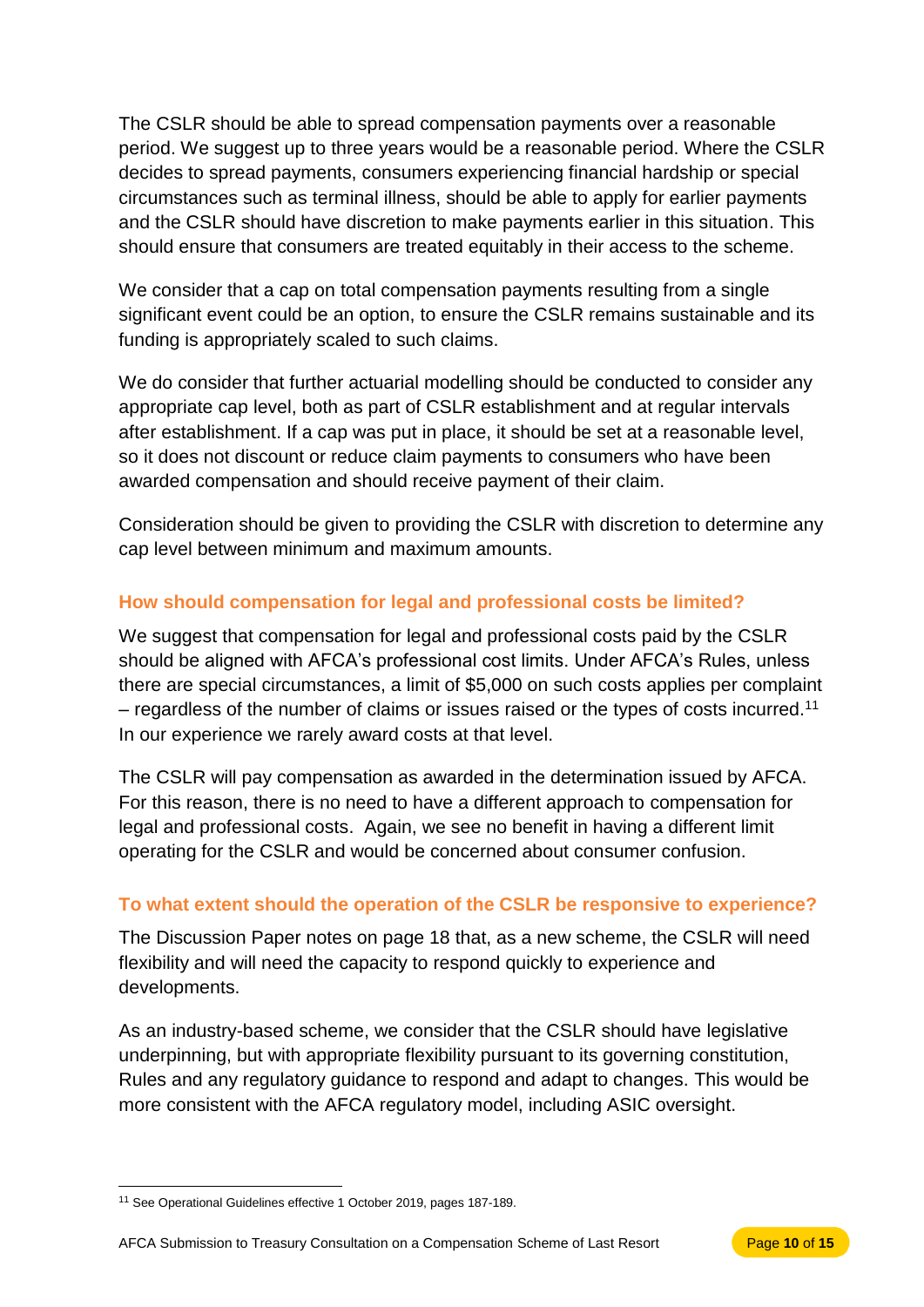In our view the legislative framework should provide for:

- the coverage of the CSLR;
- obligations of financial firms to pay levies and cooperate with the scheme;
- the framework for the scheme's funding model;
- the authorisation of the scheme, including conditions of authorisation; and
- ASIC regulatory oversight of the scheme.

We consider that the structure of AFCA and the arrangements for its regulatory oversight provide a useful model for the CSLR. For example, the scheme's operations could be governed by a constitution and rules that could be altered readily to respond to experience. While we anticipate that legislation will set the broad parameters for funding, this would leave scope for the constitution and rules to impose more specific funding requirements.

#### **Independence**

In our view, if AFCA is to administer the CSLR, it will be important to separate the CSLR from AFCA's dispute resolution service. This can be achieved through a separate entity and governance. AFCA is an EDR scheme that investigates and considers the merits of complaints, which is a different service to the function of a CSLR.

We believe that the operating model of the CSLR should be clearly separated from AFCA's decision making, with appropriate accountability and transparency measures to ensure the independence of the CSLR.

# <span id="page-12-0"></span>4 Commencement of the CSLR

The Government has committed to establishing the CSLR by 31 December 2020, with the CSLR to then commence accepting claims from 1 July 2021. This commitment acknowledges that the CSLR establishment is a long-awaited and important reform.

AFCA welcomes the decision establish the CSLR promptly. We also note, however, that a substantial amount of work needs to be completed to establish the CSLR. Some establishment activities also cannot start until after any required legislative changes are passed. In addition, it is important that an appropriate period of time is provided for the CSLR to consult with industry on its funding model and levy components and to consult publicly on its Rules.

In our view, consideration should be given to adjusting the date that the CSLR commences accepting claims by six months to 1 January 2022 to ensure that the CSLR is established effectively.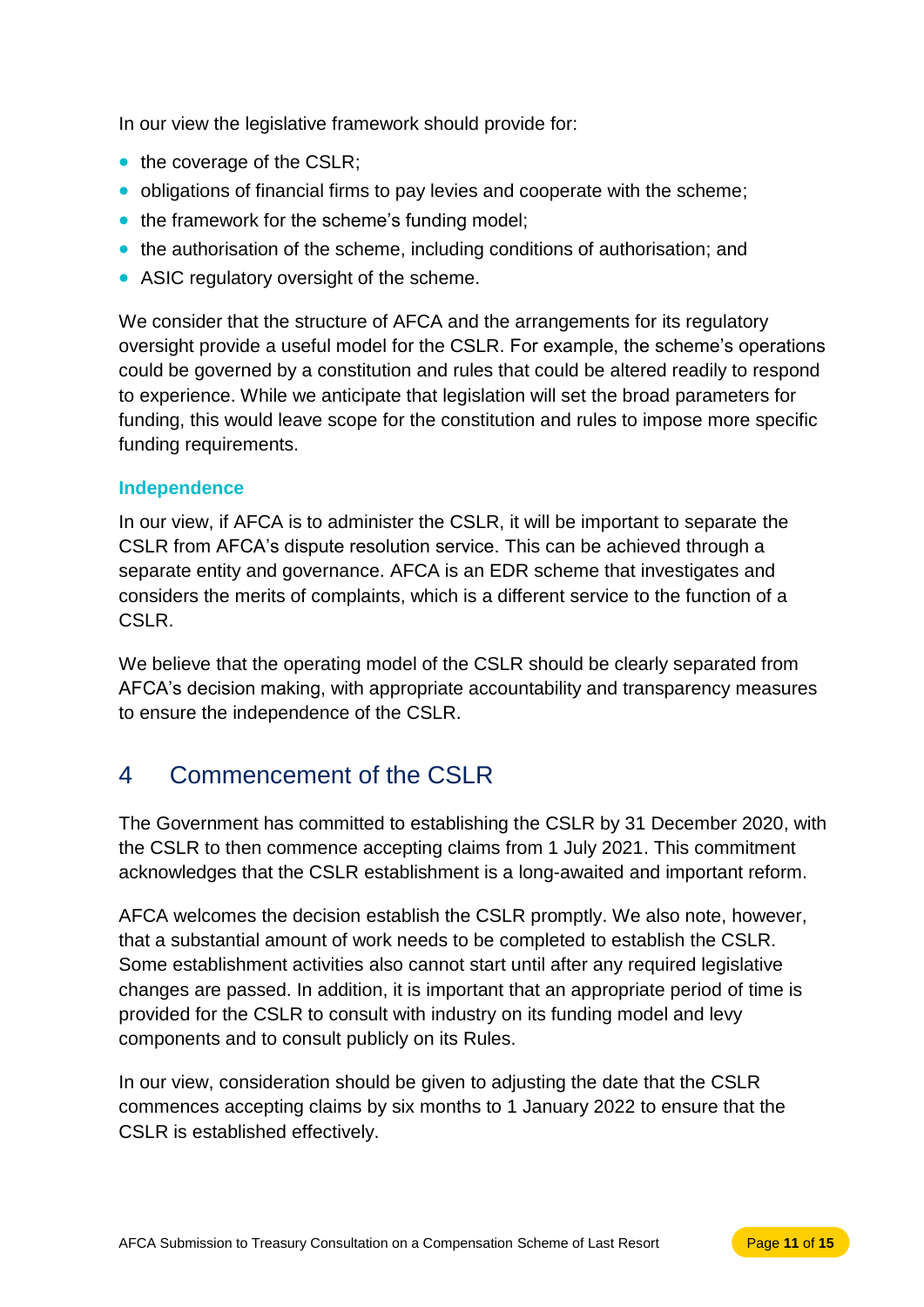# <span id="page-13-0"></span>Appendix 1 - About AFCA

AFCA is the independent EDR scheme for the financial sector replacing the Financial Ombudsman Service, the Credit and Investments Ombudsman and the Superannuation Complaints Tribunal.

AFCA sees its purpose as providing fair, independent and effective solutions for financial complaints. It does this not only by providing complaint resolution services free to consumers, but also by working with its members to improve their processes and drive up industry standards of service, thereby minimising complaints.

More broadly, AFCA plays a key role in restoring trust in the financial services sector. In addition to providing solutions for financial complaints, AFCA has responsibilities<sup>12</sup> to identify, resolve and report on systemic issues and to notify ASIC, and other regulators, of serious contraventions of the law.

AFCA's service is offered as an alternative to tribunals and courts to resolve complaints about financial firms made by individual and small business consumers. We consider complaints about:

- credit, finance and loans
- insurance

 $\overline{a}$ 

- banking deposits and payments
- investments and financial advice
- superannuation.

AFCA's role is to assist consumers to reach agreements with financial firms about how to resolve their complaints. We are impartial and independent.

If a complaint does not resolve between the parties, we will decide an appropriate outcome, including awarding compensation for losses suffered or substituting the trustee's decision in the case of a superannuation complaint.

<sup>12</sup> See [ASIC's Regulatory Guide 267](https://download.asic.gov.au/media/4773579/rg267-published-20-june-2018.pdf) *Oversight of the Australian Financial Complaints Authority.*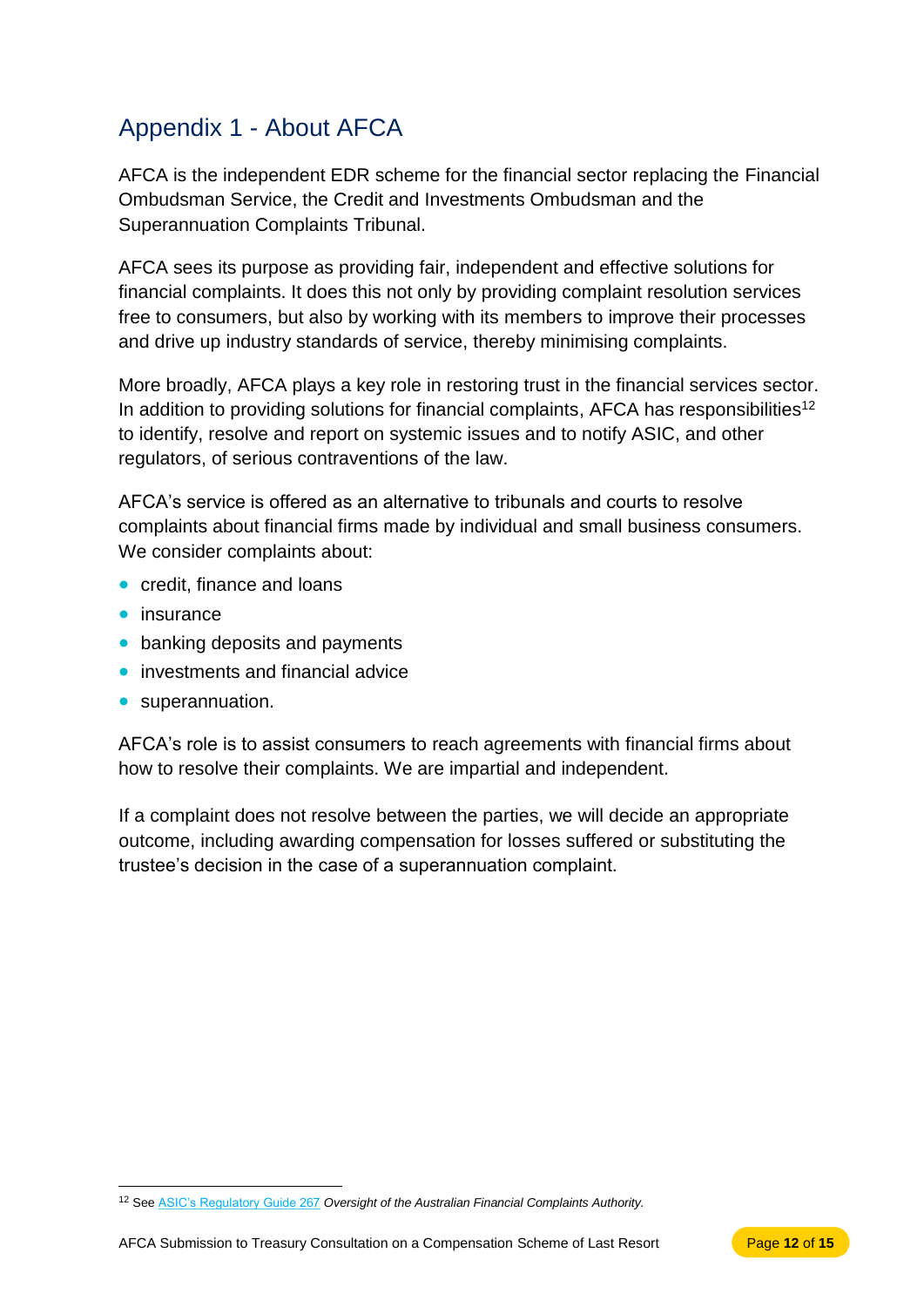# <span id="page-14-0"></span>Appendix 2 - AFCA sizing metrics

AFCA classifies members into five (5) categories that reflect their business. The categories are as follows:



In AFCA, these categories are taken into account when calculating the appropriate annual levy for a member based on the size and type of business.

#### <span id="page-14-1"></span>**Annual levy assessment**

AFCA members are required to complete an annual levy assessment and are asked different metrics based on their business activity. Financial firms are categorised on a curve based on the distribution of information provided to us for that assessment.

Nine business size data metrics are used, with members completing the metrics that are relevant to their business.

The diagram below is a high-level summary example of how these categories are calculated.



Further information about how AFCA determines the size of a financial firm is below:

#### <span id="page-14-2"></span>**All business activity types**

#### **Size**

We ask for the total number of employees and/or representatives (individual and corporate) engaged in the selling, advising and distribution of the firm's products and/or services.

#### <span id="page-14-3"></span>**Business activity type dependent**

#### **Clients loans**

The size of the loan portfolio as a result of direct lending to customers (e.g. banks, finance companies, micro lenders and leasing firms).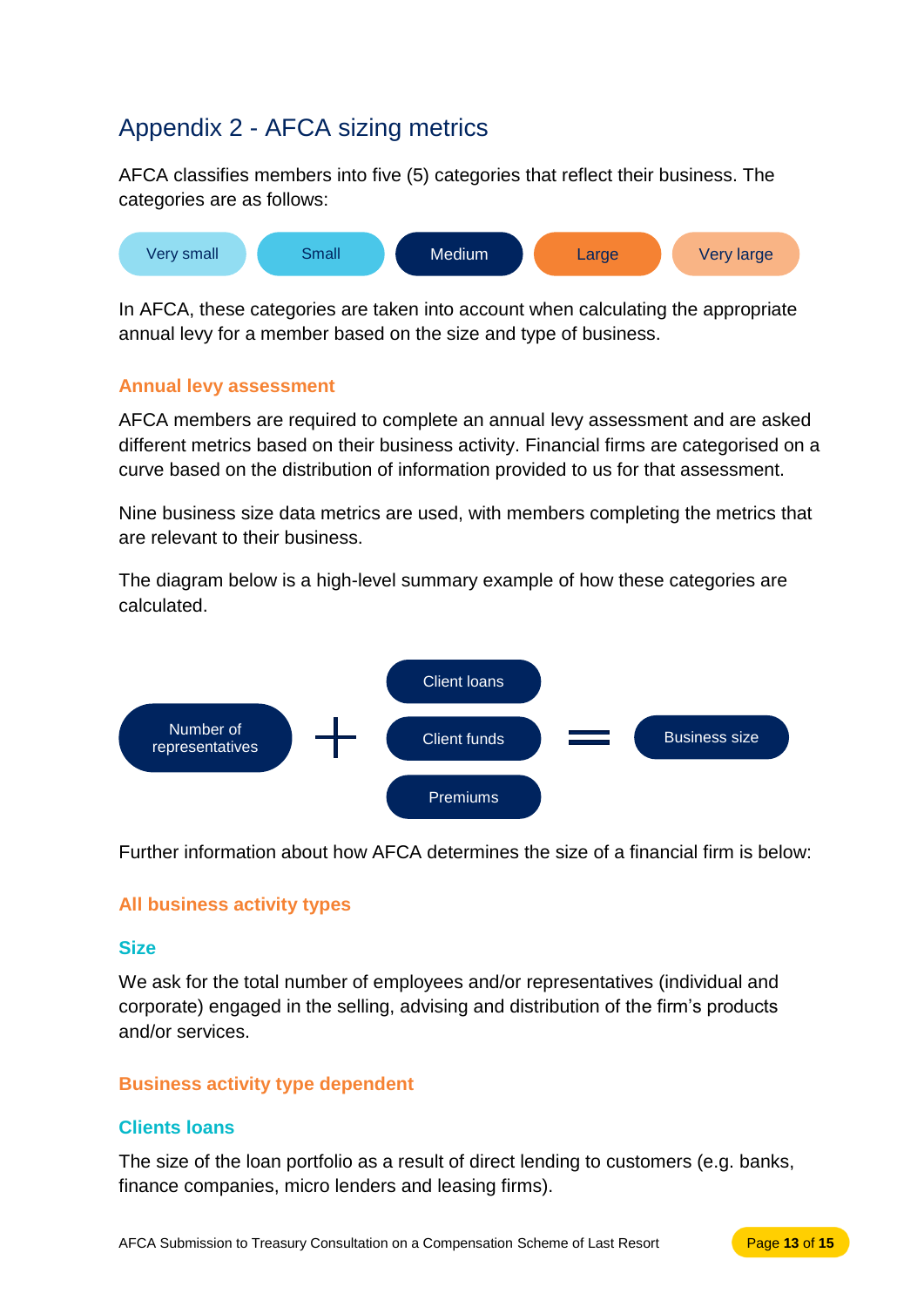The total value of loans the firm has written in (e.g. mortgage broker), is managing (e.g. mortgage manager) or trying to collect (e.g. debt collection agency).

#### **Client funds**

The amount of client funds held in deposits, under advice (e.g. financial planners) or under management by the firm.

#### **Premiums**

The amount of premiums received for a contract of insurance (e.g. general and life insurers).